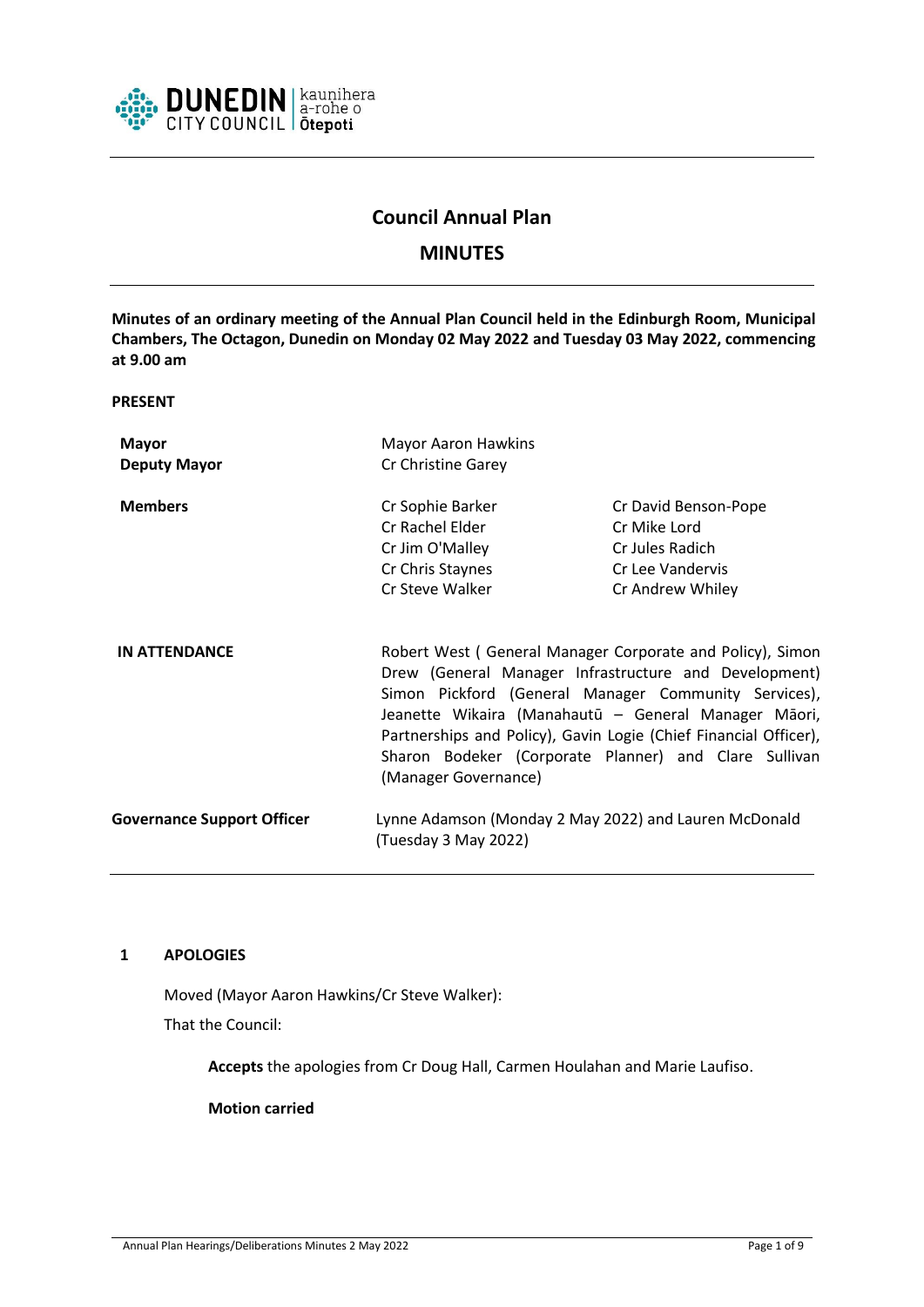# **2 CONFIRMATION OF AGENDA**

Moved (Mayor Aaron Hawkins/Cr Rachel Elder):

That the Council:

**Confirms** the agenda without addition or alteration.

**Motion carried**

# **3 DECLARATIONS OF INTEREST**

Members were reminded of the need to stand aside from decision-making when a conflict arose between their role as an elected representative and any private or other external interest they might have.

Mayor Aaron Hawkins noted a change to his register and advised that the Ministry for the Environment had appointed him to Resource Management Steering Group.

Moved (Mayor Aaron Hawkins/Cr Christine Garey):

That the Council:

- a) **Amends** the Elected Members' Interest Register; and
- b) **Confirms** the proposed management plan for Elected Members' Interests.
- c) **Notes** the Executive Leadership Teams' Interest Register.

**Motion carried (CAPCC/2022/002)**

# **PART A REPORTS**

## **4 HEARING SCHEDULED FOR THE ANNUAL PLAN AND LATE SUBMISSIONS**

A report from Corporate Policy provided a schedule of submitters who wished to present at the Annual Plan hearings.

The Corporate Planner (Sharon Bodeker) spoke to the report and provided an update on late submissions.

Moved (Mayor Aaron Hawkins/Cr Rachel Elder):

That the Council:

**Accepts** the late submissions.

## **Motion carried (CAPCC/2022/003)**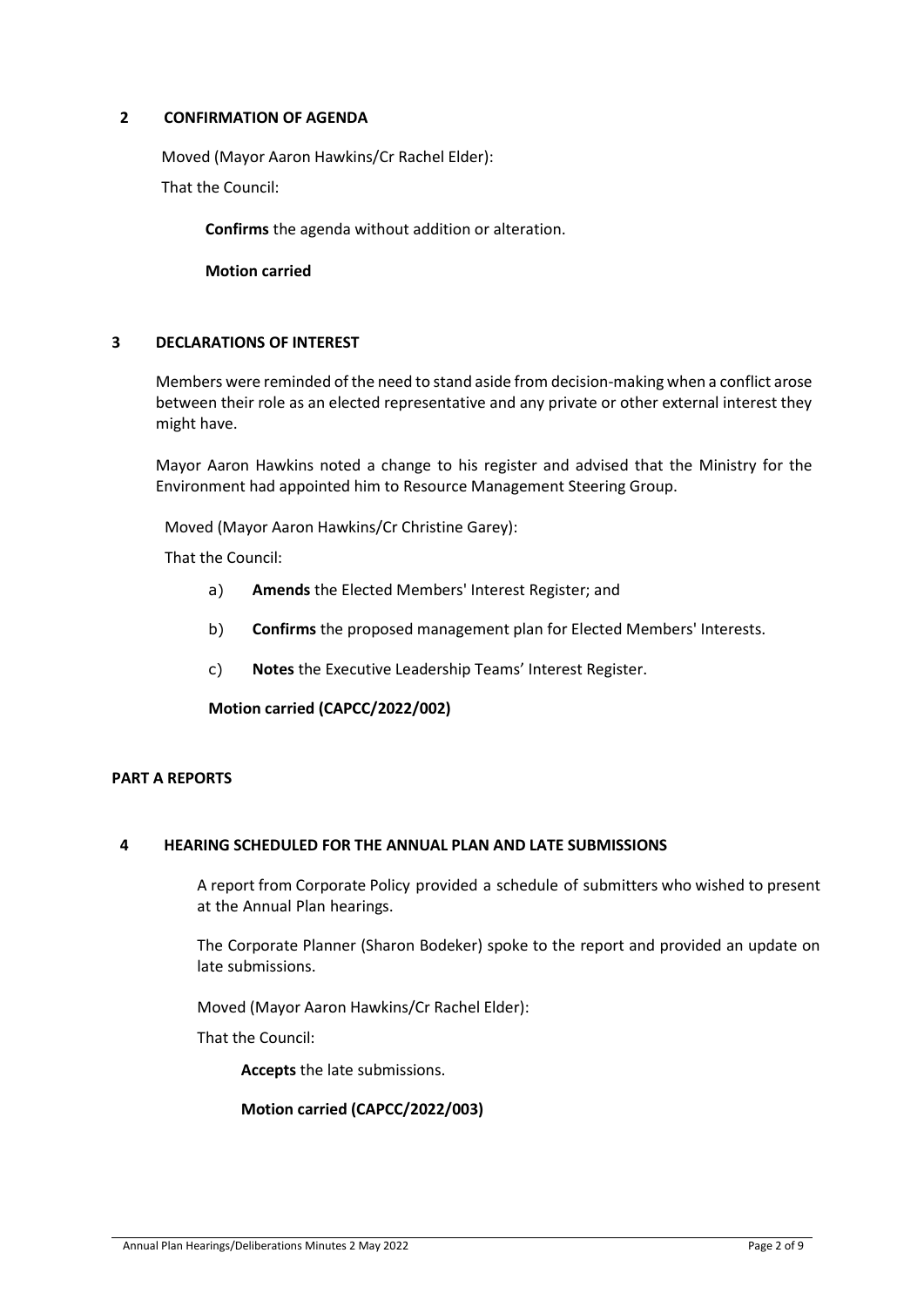#### **6 SUBMISSIONS**

865736 Francisca Griffin, West Harbour Community Board Ms Griffin spoke to the submission from the West Harbour Community Board and expressed thanks for work undertaken in the Board area and requested that consideration be given to the extension of the Port Chalmers pool season.

Ms Griffin responded to questions.

865958 Joy Davis and Dean McElwee, Mosgiel-Taieri Community Board Ms Davis and Mr McElwee spoke in support of the submission from the Mosgiel-Taieri Community Board. They thanked Council for work undertaken in the area and highlighted some concerns for the Board.

Ms Davis and Mr McElwee responded to questions.

866113 Paul Pope, Otago Peninsula Community Board Mr Pope spoke in support of the submission from the Otago Peninsula Community Board and in particular the Peninsula Connection Project and requested the section to the Portobello School be completed as soon as possible.

Mr Pope responded to questions.

864230 Scott Weatherall, Saddle Hill Community Board Mr Weatherall spoke to the Saddle Hill Community Board submission and thanked Council for the work undertaken in the Board area and the commitment to the development of the Delta Drive Recreational Reserve.

Mr Weatherall highlighted some concerns in the Board area and responded to questions.

866106 Barry Williams, Strath Taieri Community Board Mr Williams spoke to the submission from the Strath Taieri Community Board and in particular the future of Dunedin Railways Ltd. He requested sealing of the area around the Electric Vehicle station and public toilets in Middlemarch.

Mr Williams responded to questions.

- 866342 Alasdair Morrison, Waikouaiti Coast Community Board Mr Morrison spoke in support of the submission from the Waikouaiti Coast Community Board and concerns in the Board area. Mr Morrison responded to questions.
- 866165 Gareth McMillan, Dunedin Fringe Arts Trust Mr McMillan spoke in support of the submission from the Dunedin Fringe Arts Trust and encouraged Council to consider and increase to Festivals and Events funding to enable the growth of new events.

Mr McMillan responded to questions.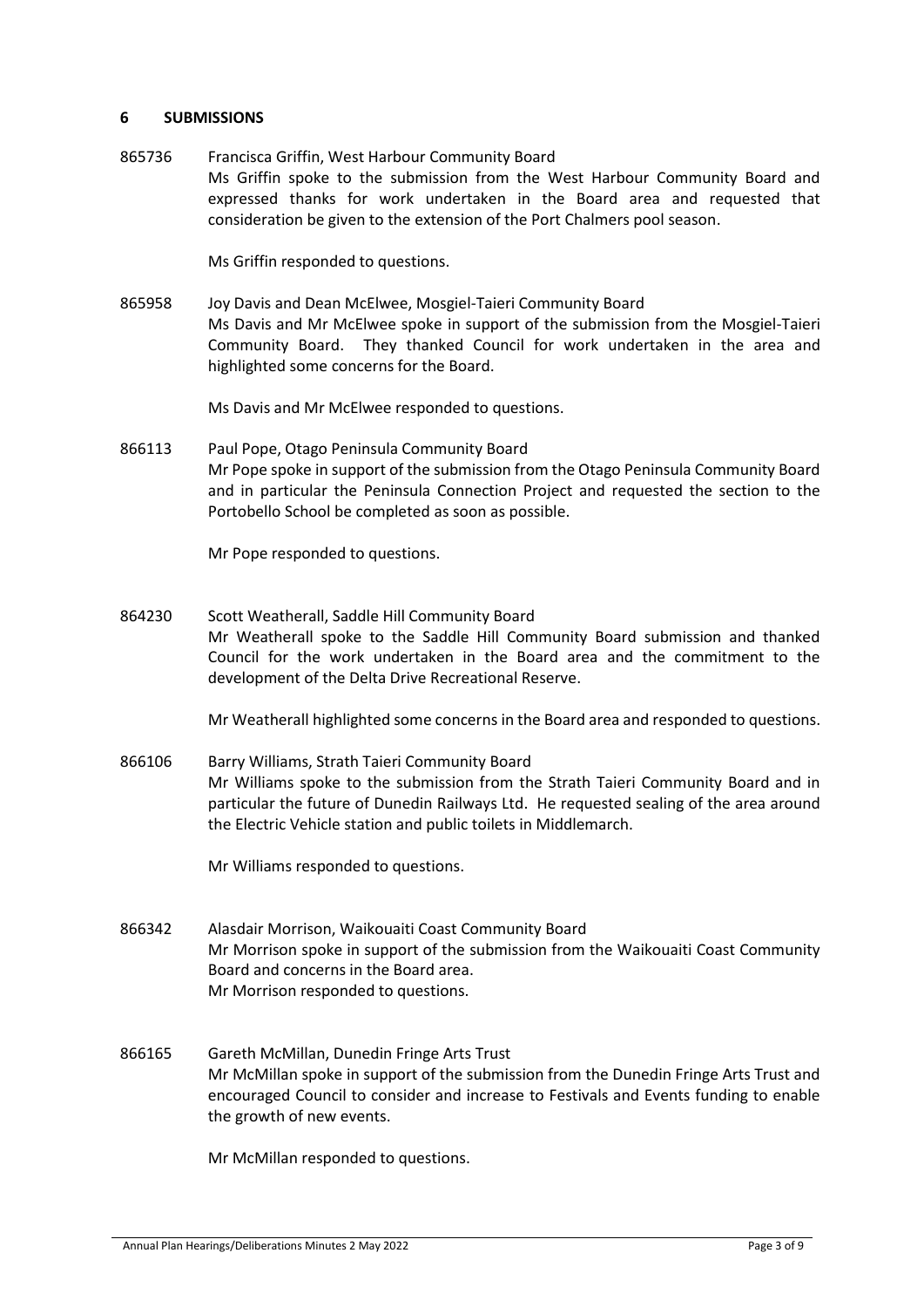866147 Jemma Adams and Lawrie Forbes, Dunedin Repertory Society Inc, Zeal Land, New Athenaeum Theatre, Athenaeum & Mechanics Institute, and the Mayfair Theatre Charitable Trust

> Ms Adams and Mr Forbes spoke to the submission seeking support for a collaboration between the owners of the Playhouse Theatre, the Athenaeum & Mechanics Institute Building and the Mayfair Theatre.

Ms Adams and Mr Forbes responded to questions.

Moved Mayor Aaron Hawkins/Cr Steve Walker):

That the Council:

**Adjourns** the meeting.

**Motion carried**

The meeting adjourned at 10.30 am and reconvened at 10.50 am.

866051 Gerard Hyland, Dunedin Tunnels Trail Trust Mr Hyland spoke to the submission from the Dunedin Tunnels Trail Trust. He acknowledged the work undertaken by Council, discussed the proposed timeline for the project and requested consideration be given to the inclusion of a route between Waihola and Mosgiel in conjunction with the work on the tunnel.

Cr David Benson-Pope returned to the meeting at 10.52 am.

Mr Hyland responded to questions

865524 Peter Dowden and Steve Hansford Dunedin Tramways Union/Whakakotahitanga Taramu ki Ōtepoti

Messrs Dowden and Hansford requested that Council review the design of bus stops and spoke to his precirculated handout of photographs in support of his submission.

Mr Dowden responded to questions.

865525 Peter Dowden, Bus Users Support Group Ōtepoti/Te Roopu Tautoko Kaieke Pahi ki Ōtepoti Mr Dowden spoke to the submission from the Bus Users Support Group Ōtepoti/Te Roopu Tautoko Kaieke Pahi ki Ōtepoti and in particular the bus stop design and route for the inner city.

Mr Dowden responded to questions.

865656 Errol Millar, Rotary Club of Taieri Inc Mr Millar spoke to the submission on behalf of the Rotary Club of Taieri Inc in support of the Tunnels Cycle trail from Mosgiel to Caversham.

Mr Millar responded to questions.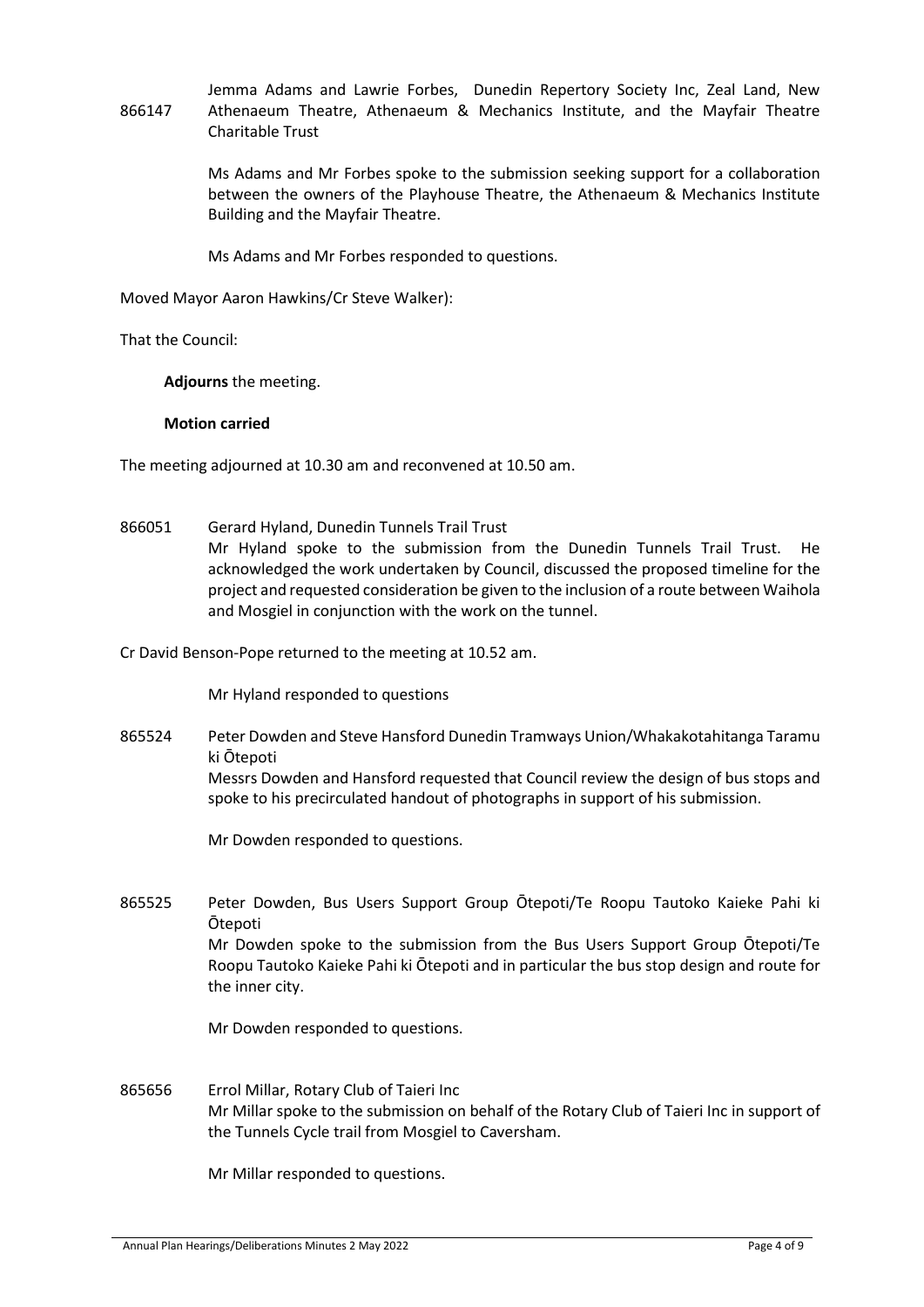865255 Ray Dunstan Mr Dunstan spoke in support of his submission on the Tunnels Cycle trail project between

Mosgiel and Caversham and spoke of the benefits of cycling.

Mr Dunstan urged Council to prioritise the project and responded to questions.

# 865197 Blake Hornblow

Mr Hornblow spoke in support of the Tunnels Trail project and commented on the benefits to achieving climate targets with the encouragement of cycling.

Mr Hornblow responded to questions.

865998 Chris Ford, Disabled Persons Assembly Mr Ford reiterated the points made in the submission on behalf of the Disabled Persons Assembly and in particular housing accessibility.

> Mr Ford requested Council work in collaboration and engage with the disabled community on the development of a disability community plan.

Mr Ford responded to questions.

Moved (Mayor Aaron Hawkins/Cr Steve Walker):

That the Council:

**Adjourns** the meeting.

## **Motion carried**

The meeting adjourned at 12.00 noon and reconvened at 1.05 pm.

- 866047 Murray Schofield and Mr Grant Craig, Otago Excursion Train Trust Messrs Schofield and Grant spoke in support of the retention of the Taieri Gorge train Middlemarch and responded to questions.
- 866043 Cam Burrow, St Clair Surf Lifesaving Club Mr Burrow spoke on behalf of St Clair and wider Surf Lifesaving Community and requested support for subsidised concessions rates to local pools for life guards.

Mr Burrow responded to questions.

- 865384 Kitty Brown and Stacey Kokoua, Portobello Inc, Michael secretary Ms Brown and other members of Portobello Inc reiterated the key points of their submission and responded to questions.
- 864871 Evelyn Robertson Crs David Benson-Pope; Steve Walker; Jim O'Malley, Christine Garey and Mike Lord withdrew from participation in this submission.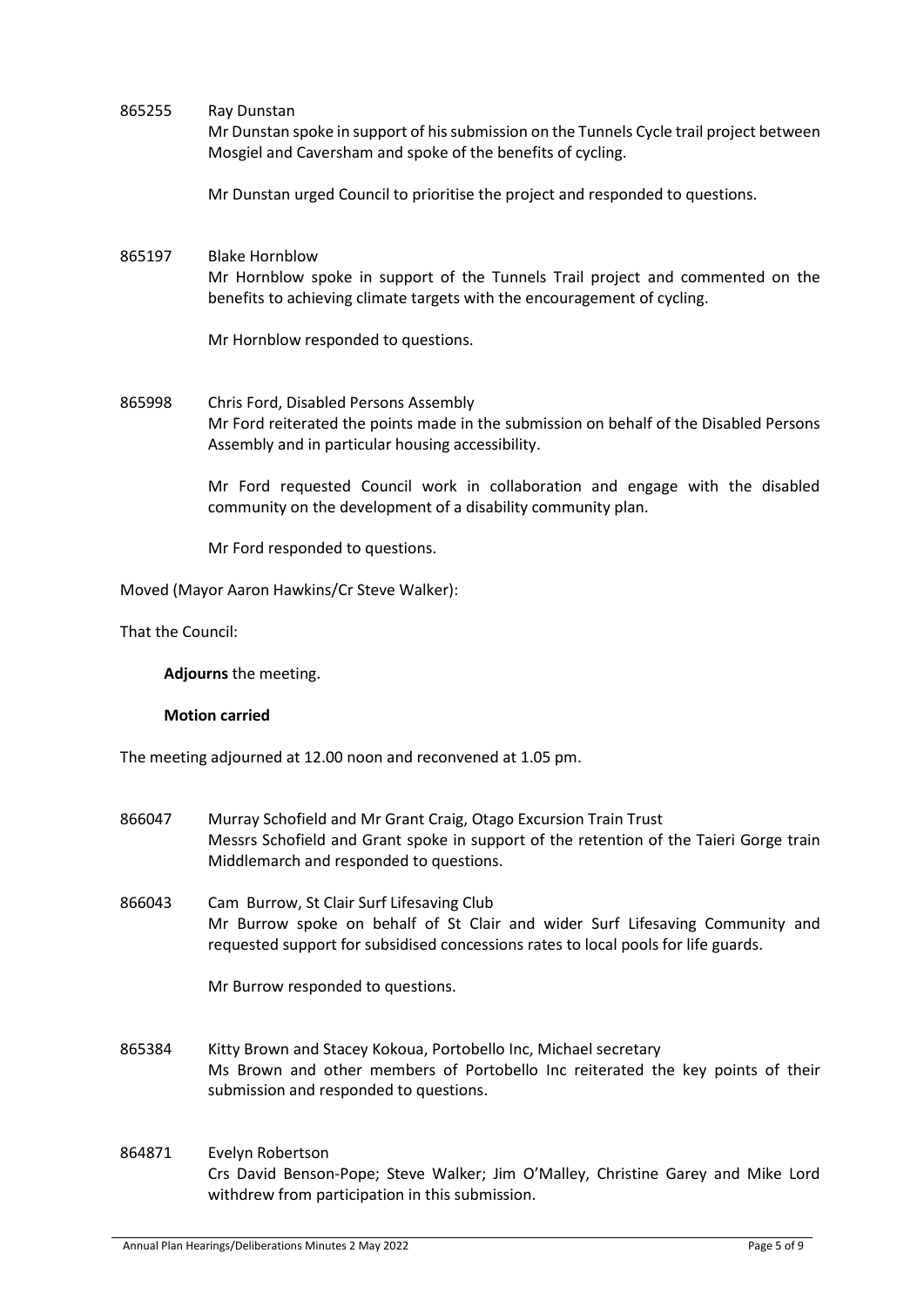Ms Robertson spoke on the necessity for low income housing in the city and the benefits to workers and families.

Moved (Mayor Aaron Hawkins/Cr Christine Garey):

That the Council:

**Adjourns** the meeting.

## **Motion carried**

The meeting adjourned at 1.46 pm and reconvened at 1.55 pm.

864632 Colin Brown, Taieri Trails Group Mr Brown spoke on behalf of the Taieri Trails Group and responded to questions.

Moved (Mayor Aaron Hawkins/Cr Christine Garey):

That the Council:

**Adjourns** the meeting.

#### **Motion carried**

The meeting adjourned at 2.10 pm and Cr Lee Vandervis left the meeting. The meeting reconvened at 2.48 pm.

Moved (Mayor Aaron Hawkins/Cr Christine Garey):

That the Council:

**Adjourns** the meeting.

#### **Motion carried**

The meeting adjourned at 2.51 pm and reconvened at 2.52 pm.

866179 Karen Anderson via zoom Ms Anderson provided and spoke to a presentation in support of her submission.

Ms Anderson responded to questions.

866141 Rhys Millar, Predator Free Dunedin Rhys spoke to the Predator Free Dunedin submission. He commented on the project to date and urged Council to take leadership in the management of feral and stray cats.

Mr Millar responded to questions.

Moved (Mayor Aaron Hawkins/Cr Christine Garey)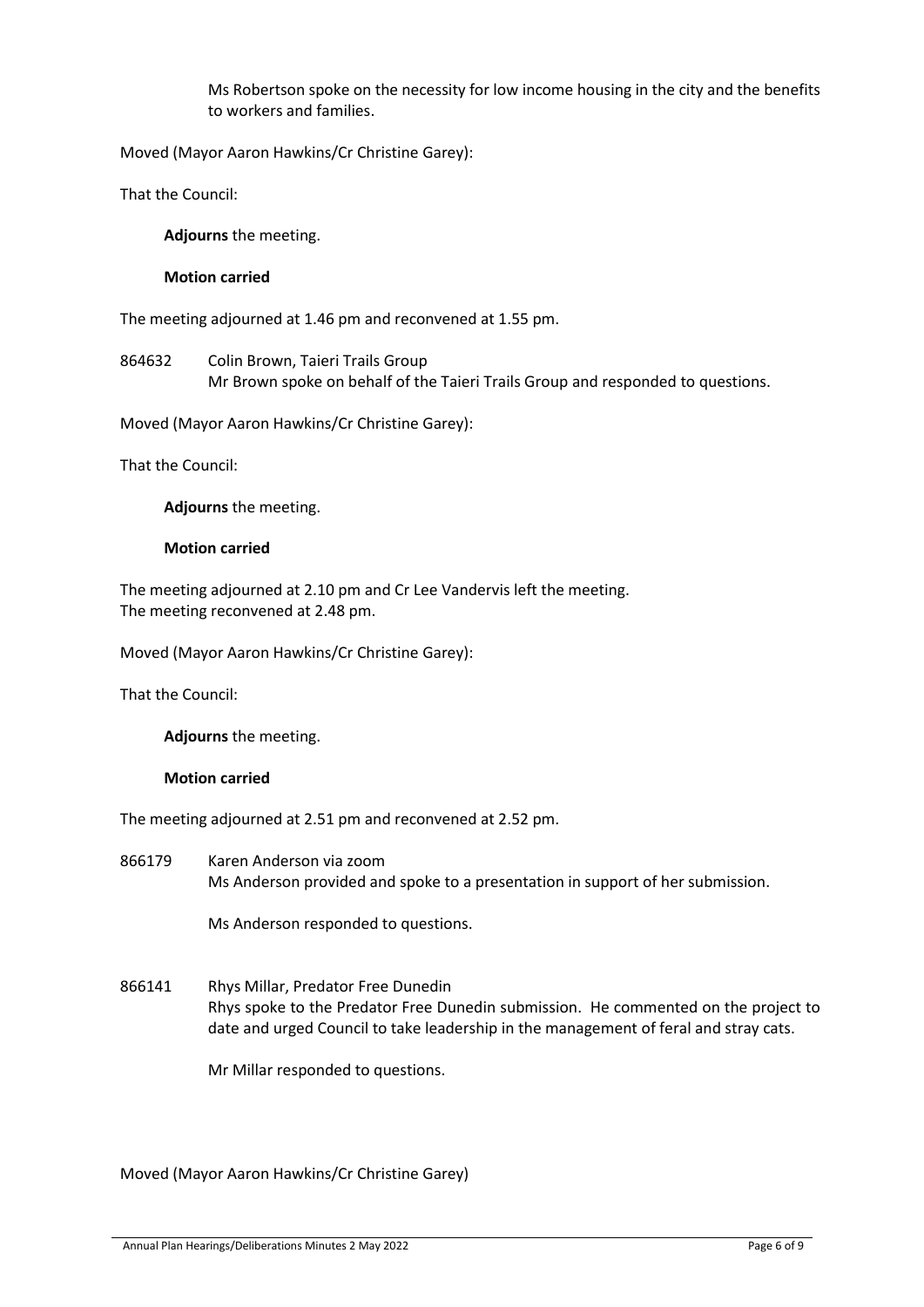That the Council:

**Adjourns** the meeting.

# **Motion carried**

The meeting adjourned at 3.15 pm and reconvened in the Edinburgh Room, Municipal Chambers, the Octagon, Dunedin at 9.00 am on **Tuesday 3 May 2022.**

866111 Lindsay Dey, Dunedin Tracks Network Trust Cr Elder declared a conflict of interest and sat back from the item.

> Mr Dey spoke to the submission and reiterated the Dunedin Tracks Network Trust desire for the progress of the Tunnel Trails work and for the city to connect with other trail projects underway in Otago as part of the Dunedin Urban Cycleways programme.

Mr Dey responded to questions.

866071 Cherry Lucas, Otago Farmers Market Ms Lucas spoke to her submission seeking the ability for businesses at the Otago Farmers market to be able to dispose of compostable waste.

Ms Lucas responded to questions.

865698 Ann Shacklady-Smith, Phoebe Whitham, Marty Brash from the Broad Bay Boating Club Cr Garey declared a conflict of interest and sat back from the item.

> Mrs Shacklady-Smith spoke to the submission for the building redevelopment of the Broad Bay Boating Club. Mrs Shacklady-Smith signalled the club would be seeking funding support from Council for future stages of the rebuild work.

The club representatives responded to questions.

866139 Ben Hogan, Vanessa Robb - Dunedin Gymnastic Academy (DGA) Mr Hogan and Ms Robb spoke to the submission seeking financial support for the investigation and design of a new facility for the club. Mr Hogan confirmed the DGA were seeking to own and run a new facility on Council-owned land.

Mr Hogan and Ms Robb responded to questions.

Peter Miller and Stuart Strachan, Archives & Records Association of NZ Te Huinga Mahara (ARANZ)

Messrs Miller and Strachan spoke to the ARANZ submission and provided an update on progress to establishing an archival facility in the Upper Basement of the Dunedin Public Library. Messrs Miller and Strachan expressed ARANZ's concern for fire and flood risk in the location. They requested a plan of the archival facility.

Messrs Miller and Strachan responded to questions.

865217 Emily Larkins Portobello School Board, Ruth Faulkner, Acting Principal and pupils in representation of the School Community

866523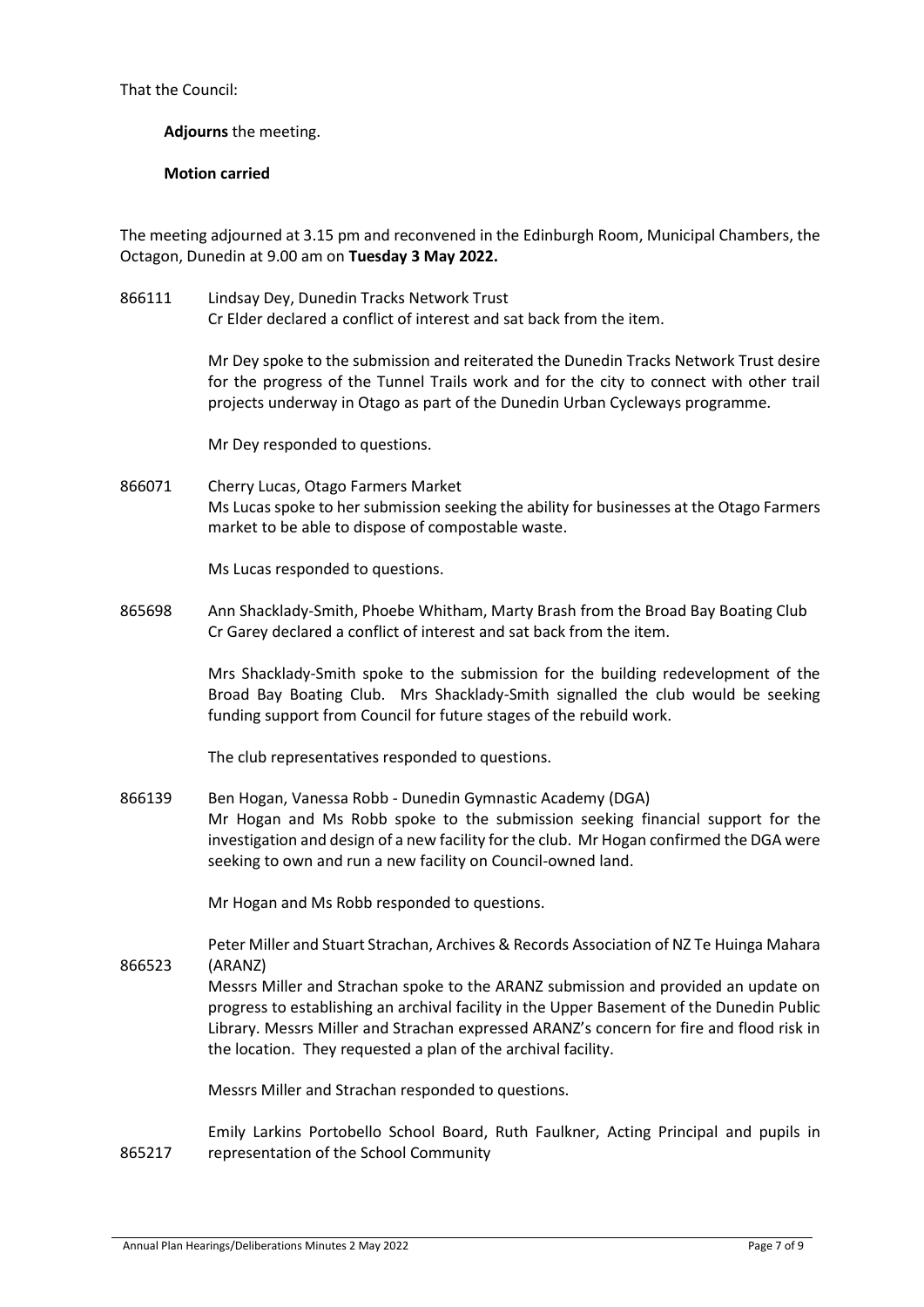Ms Larkins spoke to the submission and outlined the Board's safety concerns and impact on the community due to the delay to the commencement of the Harington Point Road stage of the Peninsula Connection Project and responded to questions.

866610 Mike Collins Business South Network Mr Collins spoke to the submission and advised small businesses were seeking more support from Council and improved communications from Council on economic development and waste minimisation initiatives. Mr Collins responded to questions.

866177 Emily Cooper, Coastal Communities Cycle Connection Cr Elder declared a conflict of interest and sat back from the item.

> Ms Cooper spoke to the submission and confirmed the commencement of a technical feasibility study for the proposed cycleway project. The Group sought a letter of support from Council for future funding applications for design and construction of the project.

Ms Cooper responded to questions.

866616 Alana Goldsack, Greater Green Island Community Network Ms Goldsack spoke to the submission and expressed support for the Dunedin Tunnels Trail project linking central Dunedin and Mosgiel. Safety improvements were sought for the Burnside underpass for pedestrians and cyclists.

Ms Goldsack responded to questions.

Moved (Mayor Aaron Hawkins/Cr Christine Garey):

That the Council:

**Adjourns** the meeting.

#### **Motion carried**

The meeting adjourned at 10:37 am and reconvened at 10:46 am.

866614 Gordon Tucker, Dunedin Rotary – past president and Cameron Olson current president Mr Tucker spoke to the submission for Council partnership for a major upgrade of facilities at Rotary Park, including walking and cycle tracks, pump park, seating, play equipment, BBQ areas and vegetation planting.

Mr Tucker responded to questions.

866198 Kimberley Collins, Chair of Forest and Bird Dunedin Ms Collins spoke to the submission and reiterated Forest and Bird Dunedin's request for Council to consider introducing cat controls within its Small Animals Bylaw, to include mandatory microchipping and de-sexing of cats due to the health and safety risk posed to both humans and wildlife.

Ms Collins responded to questions.